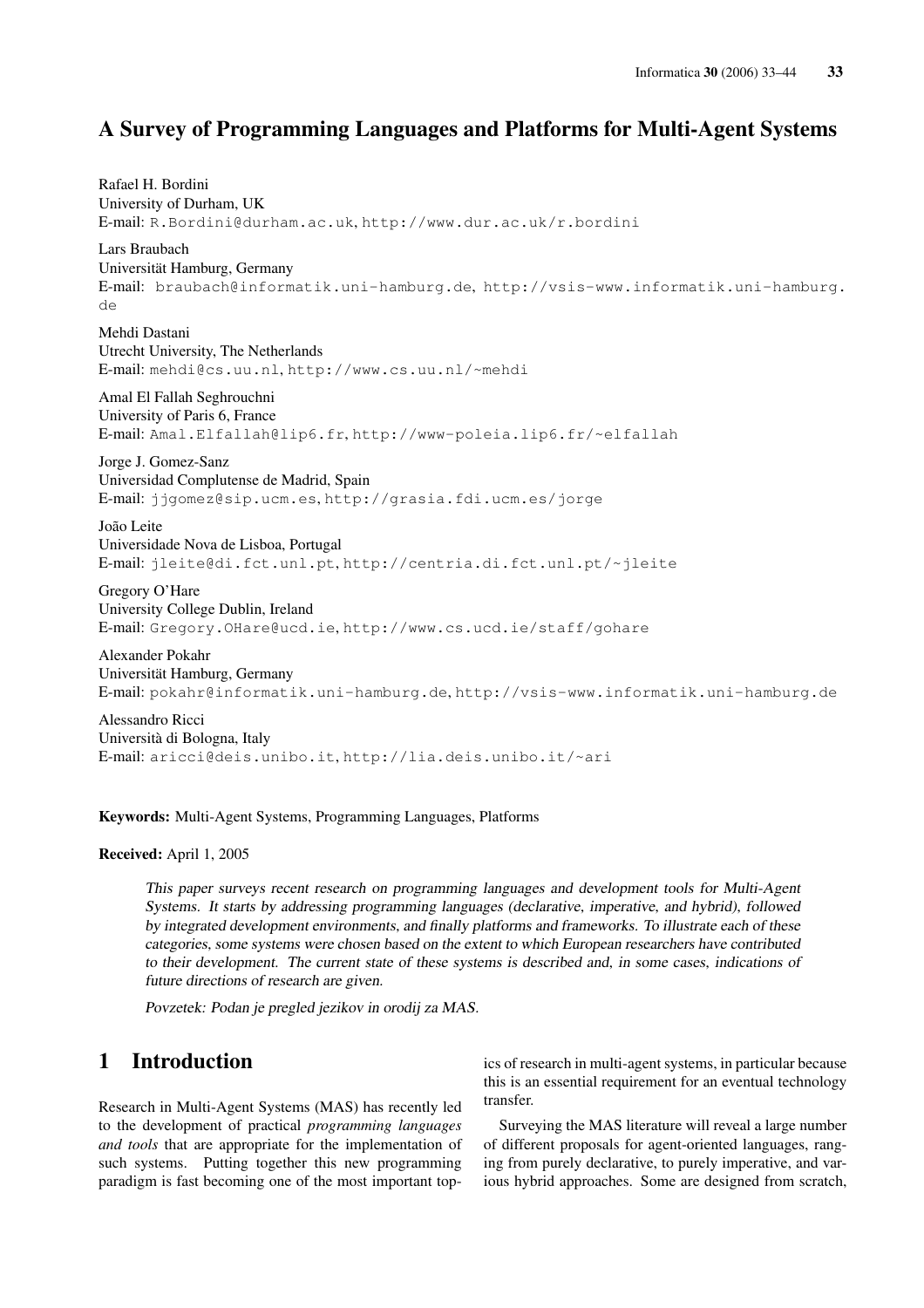directly encoding some theory of agency, while others extend existing languages to suit the peculiarities of this new paradigm. Using these languages, instead of more conventional ones, proves useful when the problem is modelled as a *multi-agent* system, and understood in terms of cognitive and social concepts such as beliefs, goals, plans, roles, and norms.

Most agent programming languages have some underlying platform which implements its semantics. However, agent frameworks exist that are not tightly coupled with one specific programming language. Instead, they are concerned with providing general techniques for relevant aspects such as agent communication and coordination. The most mature languages will be accompanied by some Integrated Development Environment (IDE), intended to enhance the productivity of programmers by automating tedious coding tasks. Typically these will provide functionalities such as project management, creating and editing source files, refactoring, build and run process, and testing.

Despite the large number of languages, frameworks, development environments, and platforms recently proposed, implementing MAS is still an often daunting task. To address the problem of managing the inherent complexity of MAS and helping the structuring of their development, the research community has produced a number of methodologies [4]. Nevertheless, even if MAS practitioners follow such methodologies during the design phase, they still find great difficulties in the implementation phase, partly due to the lack of maturity of both methodologies and programming tools. Among others, such difficulties can be traced to the lack of specialised debugging tools; to the lack skills that are necessary in mapping analysis/design concepts to programming languages constructs; to the lack of proficiency in dealing with the specific characteristics of different agent platforms; and also to the lack of understanding of the very foundations as well as practical characteristics of the agent-oriented approach to programming.

Even though most of the languages and tools developed so far have not been tried yet in large-scale, industrialstrength applications, much progress has been achieved in the last few years. This is, therefore, an appropriate time for a *reality check* and a bird's eye view of the field, helping to consolidate existing achievements and guide future developments. To this end, this paper surveys some of the existing approaches situated in the MAS Programming area of research, from programming languages to development infrastructures, chosen in part according to the extent to which European researchers have contributed to their development.

The first part of the paper is devoted to the presentation of agent-oriented programming languages, structured according to the existing paradigm on which they build. In Section 2, we present declarative agent-oriented languages, while Section 3 covers the imperative languages and Section 4 some hybrid languages. The second part will cover various implementations of software infrastructure for agents. These will be structured according to whether they are development environments for MAS, in Section 5, or MAS platforms and frameworks, in Section 6. The paper ends with some reference to further readings on this subject in Section 7, and some final remarks in Section 8.

### 2 Declarative Languages

Declarative languages are partially characterised by their strong formal nature, normally grounded on logic. This is the case with most of the declarative languages described here: FLUX, Minerva, Dali, and ResPect. Other declarative languages are also grounded on other formalisms, such as CLAIM which finds parts of its roots in the ambient calculus. Declarative languages that allow for easy integration with imperative code will be reviewed in Section 4 below.

CLAIM (Computational Language for Autonomous, Intelligent and Mobile Agents [23]) is a high-level declarative agent-oriented programming language. It is part of an unified framework called Himalaya [25] (Hierarchical Intelligent Mobile Agents for building Large-scale and Adaptive sYstems based on Ambients). It combines the main advantages of agent-oriented programming languages, for representing cognitive aspects and reasoning, with those of concurrent languages based on process algebra, for representing concurrency and agent mobility.

The CLAIM language is inspired by *ambient calculus* [11] and agents are hierarchically organised, thus supporting the design of Mobile Multi-Agent Systems (MMAS) – a set of connected hierarchies of agents – to be deployed on a network of computers. Every agent (i.e., a node of a hierarchy) contains cognitive elements (e.g., knowledge, goals, capabilities), processes, and sub-agents and is also mobile as it can move within its hierarchy or to a remote one. In addition, an agent can dynamically acquire intelligent and computational components from its sub-agents, which can be seen as some sort of inheritance. The mobility and the inheritance as defined in Himalaya framework favour a dynamic adaptability and reconfiguration of systems [50] for coping with the increasing complexity of distributed and cooperative applications. The main elements of CLAIM agents are cognitive, interaction, mobility, and reconfiguration primitives.

The formal semantics of CLAIM is based on Plotkin's [41] structural operational approach consisting of a transition relation, from an initial state of a program to another state resulting from the execution of an atomic operation. At each step of an agent execution, either a message is dealt with, a running process executed, or a goal processed. For a detailed presentation of the semantics, we refer the reader to [24].

As an MMAS within Himalaya is deployed on a set of connected computers, the language CLAIM is supported by a distributed platform called SyMPA [51], which offers all the necessary mechanisms for management of agents, communication, mobility, security, fault-tolerance, and load balancing [30]. SyMPA is implemented in Java and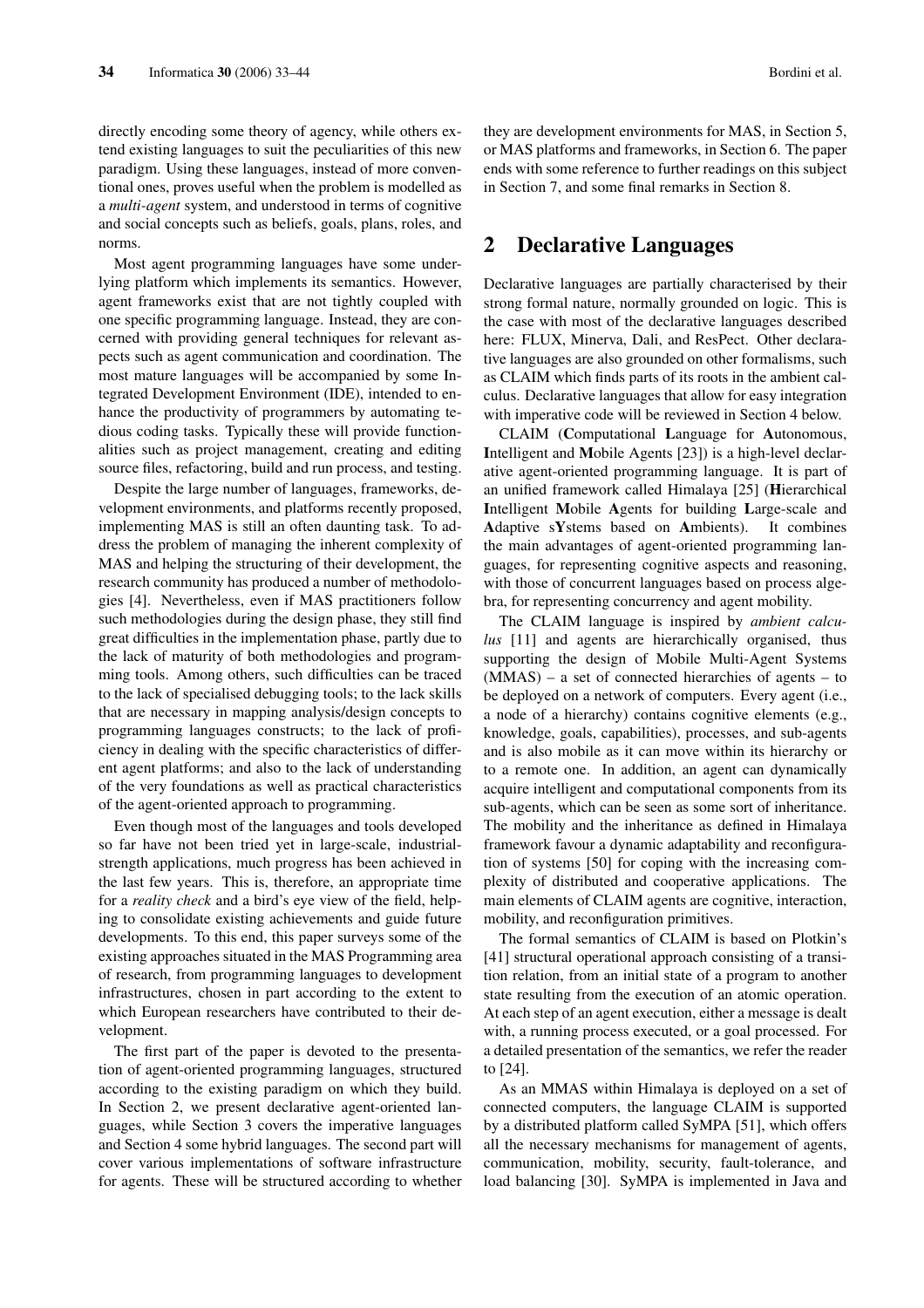compliant with the specifications of the MASIF [37] standard from the OMG (Object Management Group). There is a central system providing management functions. An agent system is deployed on each computer connected to the platform.

The Himalaya environment has been used for developing several complex applications that showed the expressiveness of the language and the robustness and strength of the platform, such as: an application for information search on the Web [22], several electronic commerce applications [23, 52], a load balancing and resource sharing application using mobile agents [30], and an application for a network of digital libraries.

FLUX [53] is a high-level programming system for cognitive agents, which can be downloaded from  $http://$ www.fluxagent.org. It consists of an implementation of the Fluent Calculus, an action representation formalism that provides a basic solution to the classical frame problem using the concept of state update axioms, while addressing a variety of aspects in reasoning about actions (hence the relevance for agents), such as ramifications (i.e., indirect effects of actions), qualifications (i.e., unexpected action failure), nondeterministic actions, concurrent actions, continuous change, and noisy sensors and effectors.

An agent program in FLUX is a logic program consisting of three parts: the kernel providing the agent with the cognitive ability to reason about its actions and acquired sensor data, a background theory providing an internal model of its environment, and a strategy which specifies the taskoriented behaviour in accordance with which the agent reasons, plans, and acts. The full expressive power of logic programming can be used to design strategies while facilitating formal proofs of the correctness of strategies with respect to a problem-dependent specification.

The use of progression, where a (possibly incomplete) initial world model is updated upon the performance of an action, is one of the main characteristics of FLUX. This allows for a computationally efficient solution to the frame problem and, consequently, an efficient agent implementation based on the Fluent Calculus. Further information regarding FLUX can be obtained in [54].

MINERVA [32, 33] is an agent system designed to provide a common agent framework based on the strengths of Logic Programming, to allow for the combination of several existing non-monotonic knowledge representation and reasoning mechanisms. It uses MDLP and KABUL to specify agents and their behaviour. A MINERVA agent consists of several specialised, possibly concurrent, subagents performing various tasks, whose behaviour is specified in KABUL, while reading and manipulating a common knowledge base specified in MDLP.

MDLP (Multi-Dimensional Dynamic Logic Programming) is the basic knowledge representation mechanism of an agent in MINERVA. MDLP is an extension of Answer Set Programming (ASP) where knowledge is represented by logic programs arranged in an acyclic digraph. In this digraph, vertices are sets of logic programs, and edges represent the relations between program. MDLP enjoys the merits of ASP such as default negation. Default negation allows the definition of nonmonotonic behaviour thus facilitating the representation of, and reasoning about, incomplete knowledge. MDLP also allows for the simultaneous representation of several aspects such as hierarchies and preferences, as well as the evolution of the represented knowledge.

KABUL (Knowledge And Behavior Update Language), as its recent evolution EVOLP [1], is a logic-programming style language that allows the specification of updates to a knowledge base and to itself. A program in KABUL is a set of *statements*, each statement being a type of conditionaction rule that can be seen as encoding an agent behaviour. The epistemic effects of actions can be either an update to the knowledge base of the agent, represented by an MDLP program, or a self update to the KABUL program, thus changing the behaviour of the agent over time. Conditions range from external observations, epistemic state of the agent, as well as concurrent execution of other actions. This allows for a combination of reactive and proactive behaviour, in the sense that no external stimuli are needed to trigger the behaviour of the agent, while these can be combined with the rational features provided by the underlying MDLP knowledge representation framework and its formal and precise ASP-based semantics. More information regarding MDLP, KABUL, and MINERVA can be found in [32].

DALI [14] is an Active Logic Programming language designed for executable specification of logical agents. It uses plain Horn Clauses and its semantics is based on Least Herbrand Models. It intends to provide constructs to represent reactivity and proactivity in an agent by means of rules. A DALI agent is a logic program that contains reactive rules, events, and actions aimed at interacting with an external environment. The reactive and proactive behaviour of a DALI agent is triggered by several kinds of events: external, internal, present, and past events. All the events and actions are time stamped so as to record when they occurred. The new syntactic entities, i.e., predicates related to events and proactivity, are indicated with special postfixes. When an event occurs in the agent's "external world", the agent can perceive it and decide to react. The reaction is defined by a reactive rule which has in its head that external event. The internal events define the behaviour of a DALI agent, making it proactive independently of the environment and allowing it to manipulate and revise its knowledge.

**ReSpecT** [38] is a logic-based language, with a welldefined formal semantics, allowing for the definition of reactions, expressed in terms of rules. A rule in ReSpecT consists of a head specifying the communication event that triggers the reaction and a body specifying which actions (tuples from the tuple centre) are atomically executed when the reaction is triggered. When a basic action fails, the reaction atomically fails and all its effects on the tuple centre state are rolled back. The coordinating behaviour of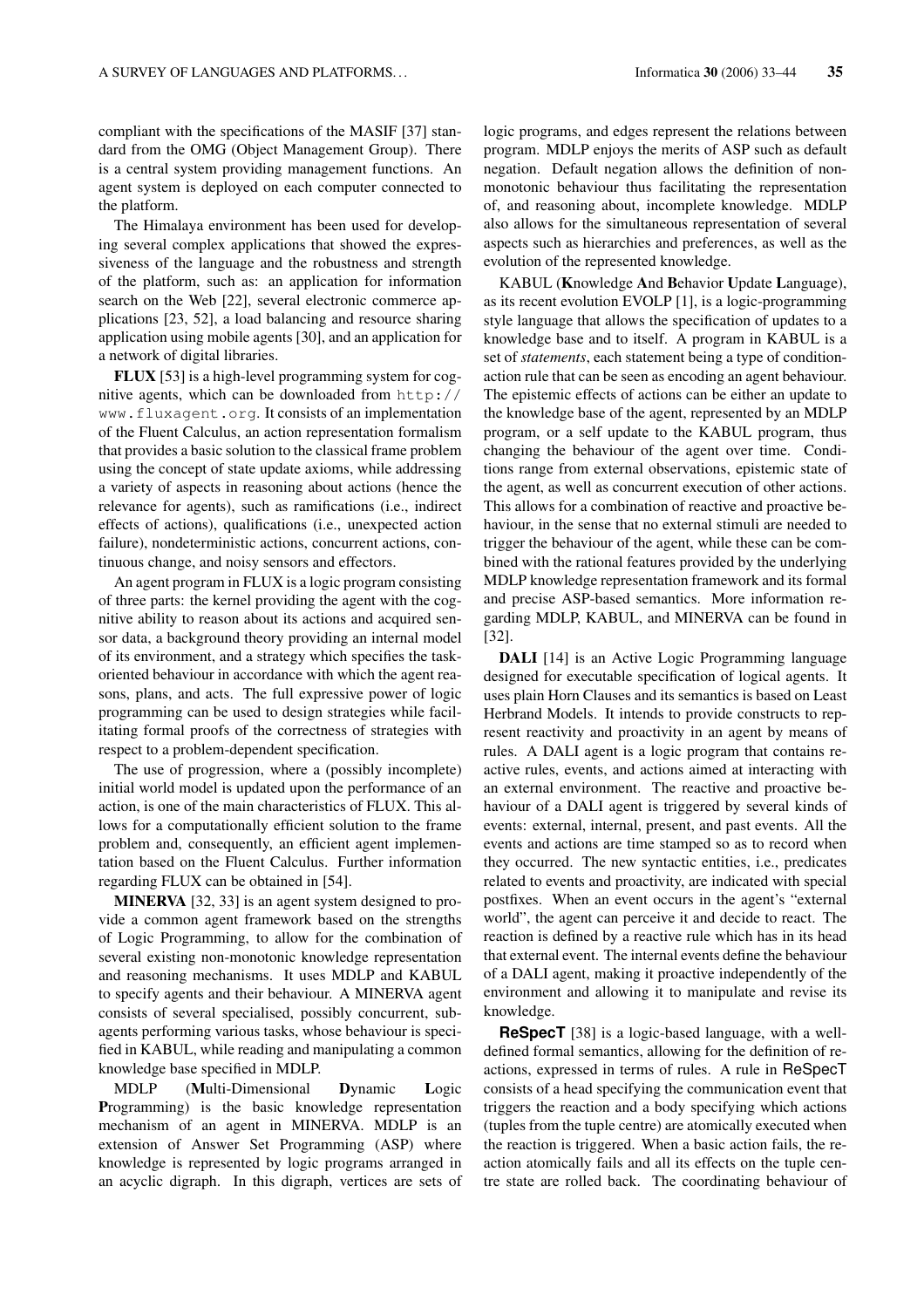tuple centres can be changed and adapted at runtime by dynamically changing the reactions defined in ReSpecT. Such a feature is typically exploited to deal with dynamism and openness of MAS applications. The tuple centre programmed with these reactions acts as a basic scheduler, encapsulating the policy adopted to coordinate the various (autonomous) agent tasks. By changing the reactions, the overall coordinating behaviour of the system changes, without the need to change the agent's behaviour. This language is used within the TuCSoN framework (discussed below in Section 6).

# 3 Imperative Languages

Purely imperative approaches to agent-oriented programming are less common, mainly due to the fact that most abstractions related to agent-oriented design are, typically, declarative in nature. There are however many programmers who still use conventional, i.e. non-agent oriented, imperative languages for developing multi-agent systems; as a result, in practice agent notions are often implemented in an *ad-hoc* manner. An example of an agent-oriented language which is still essentially imperative, while incorporating agent-specific abstractions, is the language available with the development environment JACK [57, 26].

The JACK Agent Language (JAL) has been developed by a company called Agent Oriented Software. JAL is based on ideas of reactive planning systems resulting from the work on the BDI agent architecture and is, in this respect, similar to the hybrid languages Jason, 3APL, and Jadex (discussed below in Section 4). However, instead of providing a logic-based language, JAL is an extension of Java (implementing some features of logic languages such as logical variables). A number of syntactic constructs is added to Java, allowing programmers to create plans and belief bases, all in a graphical manner as JAL has a sophisticated IDE which provides a tool for such purpose. In JAL, plans can be composed of *reasoning methods* and grouped into *capabilities* which, together, compose a specific ability an agent is supposed to have, thus supporting a good degree of modularisation. Another structuring mechanism present in JAL is the ability to use *teams* of agents, or agent organisations, a notion that is increasingly important both in agent-oriented design [4] and because of recent developments in self-organising systems [47]. Although JAL has no formal semantics, as a commercial platform, JACK has extensive documentation and supporting tools. It has been used in a variety of industrial applications as well as for research. For evaluation purposes, a free trial license for JAL can be obtained; more information is available at http://www.agent-software.com.

# 4 Hybrid Approaches

Various well-known agent languages combine declarative and imperative features. In this section we describe agent programming languages which are declarative while at the same time providing some specific constructs allowing for the use of code implemented in some external imperative language. These constructs serve as a means for the use of legacy code. The languages chosen to illustrate the hybrid approach are: 3APL, *Jason*, IMPACT, Go!, and AF-APL.

3APL (An Abstract Agent Programming Language "triple-a-p-l") is a programming language for implementing cognitive agents that have beliefs, goals, and plans as mental attitudes, can generate and revise their plans to achieve their goals, and are able to interact with each other and with the environment they share with other agents. The first version of 3APL was designed by Hindriks et al. at Utrecht University [28]. Since its initial design, the 3APL programming language has been subject to continuous development [17, 16].

One of the main features of 3APL consists of programming constructs to implement mental attitudes of an agent as well as the deliberation process which manipulates them [15]. In particular, 3APL allows direct specification of mental attitudes such as beliefs, goals, plans, actions and reasoning rules. Actions form the basic building blocks of plans and can be internal mental actions, external actions, or communication actions. The deliberation-related constructs allow the implementation of selection and execution of actions and plans through which an agent's belief base can be updated and through which the shared environment can be modified. It also allows the selection and application of reasoning rules through which the plan base can be modified.

The 3APL programming language is designed so as to respect a number of software engineering and programming principles such as separation of concerns, modularity, abstraction, and reusability. It also supports the integration of Prolog (declarative) and Java (imperative) programming languages. Interested readers will find in the 3APL user guide (http://www.cs.uu.nl/3apl) a number of illustrative toy-problem applications such as the "blocks world", Axelrod's tournament, an English auction system, and the Contract Net protocol. 3APL has also been applied to the implementation of the high-level control of mobile robots. In particular, 3APL is being used for controlling the behaviour of SONY AIBO robots and to implement smalldevice mobile applications.

*Jason* is an interpreter, implemented by R.Bordini and J.Hübner, for an extended version of AgentSpeak(L), a logic-based agent-oriented programming language introduced by A. Rao in [43]. The language is influenced by the work on the Beliefs-Desires-Intentions (BDI) architecture and BDI logics [44]. The semantics of the extended language (which we call simply AgentSpeak), given by Bordini and colleagues, was recently revised and appears in [55]. The core of the interpreter available with *Jason* is in fact an implementation of that operational semantics. *Jason* is available *Open Source* under GNU LGPL at http://jason.sourceforge.net [6]. Although the documentation is available at that URL, the best mate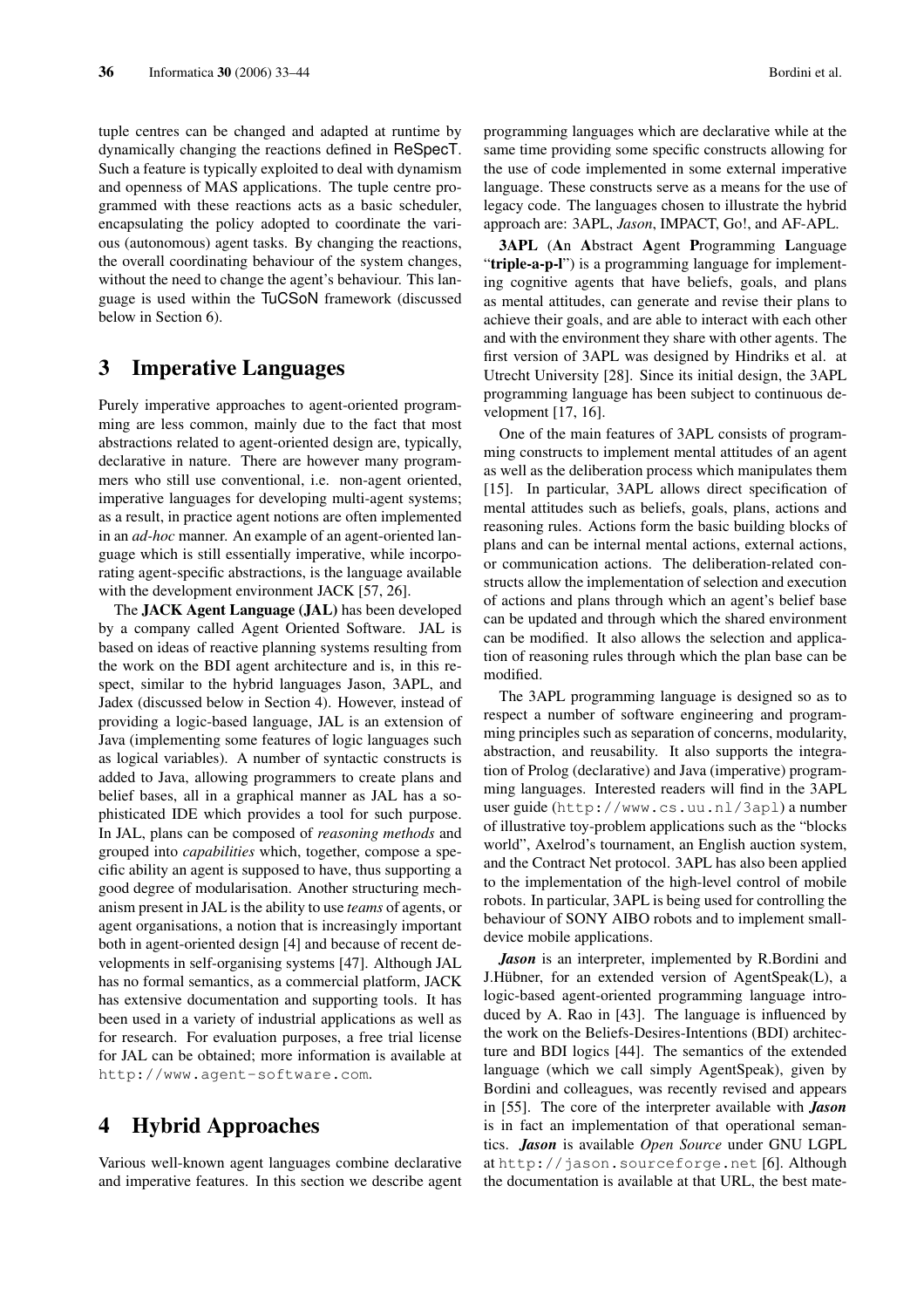rial for an overview of the work on Jason is [7].

Some of the features available in *Jason* are: (i) speechact based inter-agent communication (and belief annotation of information sources); (ii) annotations on plan labels, which can be used by elaborate (e.g., decision-theoretic) selection functions; (iii) fully customisable (in Java) selection functions, trust functions, and overall agent architecture (perception, belief-revision, inter-agent communication, and acting); (iv) straightforward extensibility (and use of legacy code) by means of user-defined "internal actions"; (v) a clear notion of a *multi-agent environment*, which is implemented in Java (this can be a simulation of a real environment, e.g., for testing purposes before the system is actually deployed). *Jason* has a simple IDE which is discussed in Section 5.

IMPACT is a system developed by Subrahmanian et al. [49], with the main purpose of providing a framework to build agents on top of heterogeneous sources of knowledge, i.e., to transform legacy code into agents that can communicate and act. To "agentise" such legacy code, IM-PACT provides the notion of an agent program written over a language of so-called *code-calls*. A code-call can be seen as an encapsulation of whatever the legacy code is, represented logically through conditions and queries on the results produced by such code. These are used in clauses, that form agent programs, determining constraints on the actions that are to be taken by agents. Actions in IMPACT use some deontic notions such as agent actions being, at a certain time, "obligatory", "permitted", "forbidden", etc. Such agent programs and their semantics resemble logic programs extended with deontic modalities. The semantics is given by the notion of a *rational status sets*, which are generalisations of the notion of stable models in logic programming.

The IMPACT platform provides a number of features, including agent deployment over a network, registration of available agent services and yellow-page facilities. Information on the IMPACT platform is available at http://www.cs.umd.edu/projects/ impact/. The framework has been extended to support also temporal or probabilistic reasoning [20]. A recent overview of the IMPACT language and platform can be found in [21].

Go! [12] is a multi-paradigm agent programming language, with a declarative subset of function and relation definitions, an imperative subset comprising action procedure definitions, and rich program structuring mechanism. Based on the symbolic programming language April [36], Go! extends it with knowledge representation features of logic programming, yielding a multi-threaded, strongly typed and higher order (in the functional-programming sense) language.

Inherited from April, threads primarily communicate through asynchronous message passing. Threads, executing action rules, react to received messages using pattern matching and pattern-based message reaction rules. A communication daemon enables threads in different Go!

processes to communicate transparently over a network. Typically, each agent will comprise several threads, each of which can directly communicate with threads in other agents. Threads within a single Go! process, hence in the same agent, can also communicate by manipulating shared cell or dynamic relation objects. As in Linda tuple stores, these elements are used to coordinate the activities of different threads within an agent. Go! is strongly typed, which can often reduce the programmer's burden, and compiletime type checking improves code safety. New types can be declared and thereby new data constructors can be introduced.

The design of Go! took into consideration critical issues such as security, transparency, and integrity, in regards to the adoption of logic programming technology. Features of Prolog that lack a transparent semantics, such as the cut ('!') were left out. In Prolog the same clause syntax is used both for defining relations, with a declarative semantics, and for defining procedures which only have an operational semantics. In Go!, behaviour is described using action rules that have a specialised syntax.

Agent Factory Agent Programming Language (AF-APL) is the core programming language that resides at the heart of Agent Factory, which will be reviewed in Section 5. AF-APL is originally based on Agent-Oriented Programming as first put forward by Y.Shoham [48], but was revised and extended with BDI concepts, such as beliefs and plans. The syntax and semantics of the AF-APL language have been derived from a logical model of how an agent commits itself to a course of action. Details of this model can be found in [13, 46]. Specifically, the model defines the mental state of an agent to be comprised of two primary mental attitudes: beliefs and commitments. In AF-APL, the belief set is comprised of a set of declarations about the current state of the environment. Agents are *situated*, given that an AF-APL programmer can declare explicitly, for each agent, a set of sensors referred to as perceptors and a set of effectors known as actuators. Perceptors are realized as instances of Java classes that define how to convert raw sensor data into beliefs that may be added to the belief set of the agent. Similarly, an actuator is realized as an instance of a Java class, which has two responsibilities: (1) to define the action identifier that should be used when referring to the action that is realized by the actuator, and (2) to contain code that implements the action. Collectively, these declarations are termed the embodiment configuration of the agent, and they are specified within the agent program.

# 5 Integrated Development Environments

Integrated Development Environments (IDEs), focus on the programming language level and intend to enhance the productivity by automating tedious coding tasks. Looking at current IDEs from the object-oriented domain it can be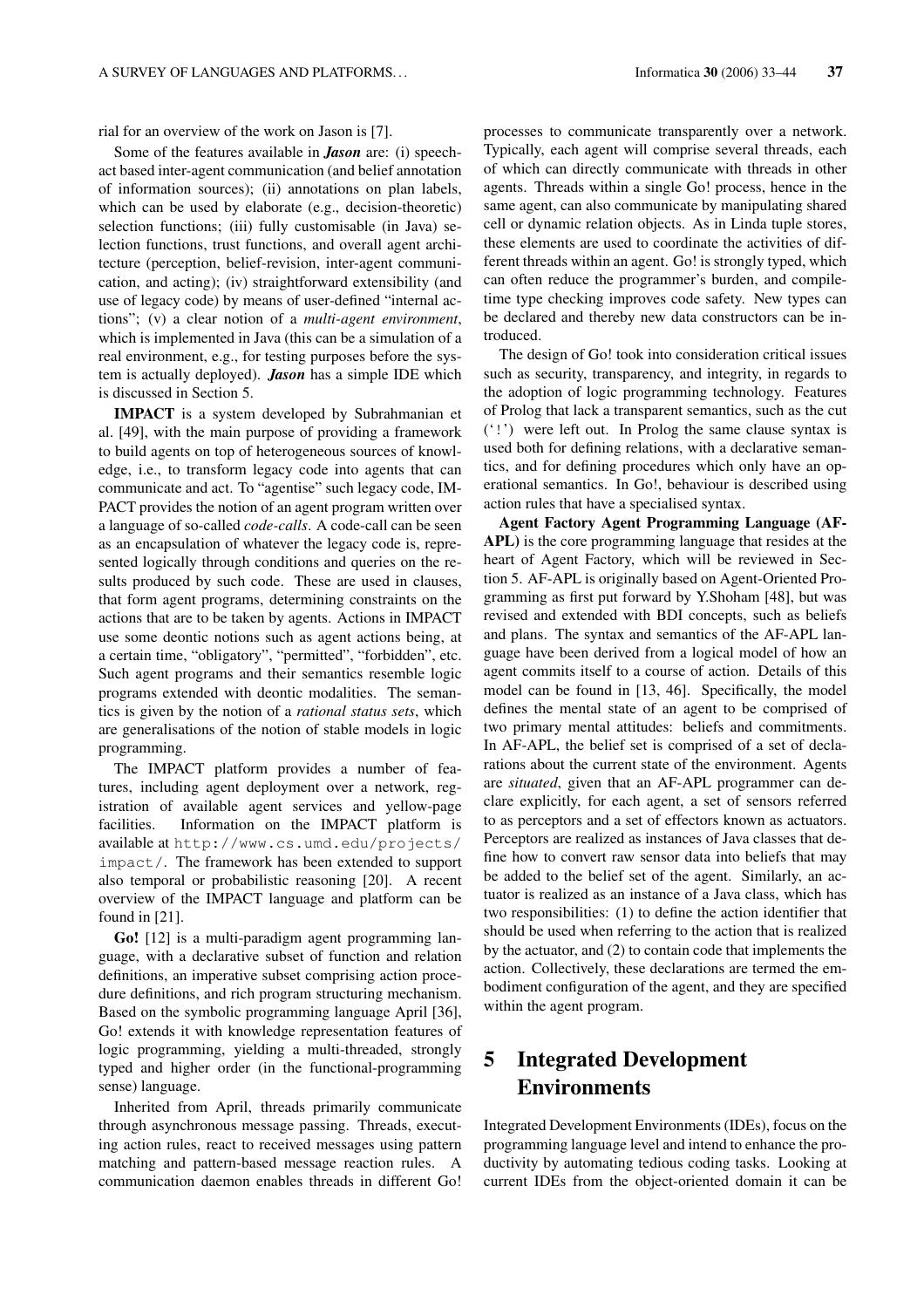seen that such IDEs tend to provide functionalities that can be classified into five categories: *project management*, e.g. organising the project structure according to developers' needs; *creating and editing source files*, e.g. providing structure views for quick and easy navigation, online error detection, auto-completion, and so on; *refactoring* to enable fast and reliable code restructuring operations; *build and run process* allowing the execution of applications from within the IDE; and *testing*, e.g. supported by unit testing with test cases.

In the agent world, the situation differs from conventional programming in that there is no common ground with respect to agent programming languages and agent architectures. Hence, current agent IDEs exist only for agent languages of specific agent frameworks. Additionally, we found that only a small proportion of available agent frameworks offer IDE support at all, considering AgentLink (http://www.agentlink.org) as a representative selection of existing agent-related software. From this small number, we selected some representative examples: 3APL IDE, Jason IDE, JDE, CAFnE, Visual Soar, Agent-Builder, AgentFactory, and the Living Systems Developer.

The 3APL IDE allows developers to load/edit 3APL programs that implement individual agents, execute one or more agent programs in either a step-by-step or continuous fashion, implement and configure the environment that is shared by the agents, monitor the internal state of individual agents through an agent property window, monitor the exchange of messages through the sniffer tool, send an external-user message to an individual agent, and read the system messages. The 3APL IDE is built on top of the 3APL multi-agent platform that consists of a directory facilitator called agent management system, a message transport system which delivers agent messages, and a plugin interface that allows agents to execute actions in the shared environment. The 3APL platform thus allows the implementation and concurrent execution of a set of 3APL agents. The 3APL development environment, its user guide, and further documentation can be found at http://www.cs.uu.nl/3apl.

*Jason* [6] is distributed with an IDE which provides a graphical interface for editing a multi-agent system configuration file, as well as AgentSpeak code for the individual agents. Through the IDE, it is also possible to run and control the execution mode of a multi-agent system, and to distribute agents over a network in a very simple way. The IDE also provides another tool, called "Mind Inspector", which allows the user to inspect agents' internal states when the system is running in debugging mode. This is very useful for debugging AgentSpeak MAS, as it allows the programmer to inspect agents' mental attitudes across a distributed system.

The JACK Development Environment (JDE) is a fullfeatured commercial IDE for the JACK BDI agent platform [57] developed by Agent Oriented Software Ltd. It is based on the JACK Agent Language (JAL) which was presented in Section 3. JDE allows agent developers to organise their files into projects offering a semantically organised tree view with respect to the different kinds of contained elements. The editing of agent code is supported by a rudimentary integrated editor that, for example, provides syntax highlighting for JAL. More advanced features such as auto-completion and error-detection are not available. However, the IDE provides a graphical plan editor that allows the construction of a plan from visual components similar to statecharts. Once the code base for a project is complete, it is possible to compile and run an application directly from within the IDE.

The CAFnE (Component Agent Framework for non-Experts) tool [29] does not represent an IDE in the classical sense. Its objective is to enable domain experts to modify an existing agent application. CAFnE has been conceived to support the development of BDI agents based on a rather platform-independent BDI component language adapted from SMART [34]. The rationale of CAFnE is to hide the agent code layer and provide interactive dialogues for the development. Transformer modules can then be used to generate platform-dependent code from the internal representation.

Visual Soar is a freely available IDE for the Soar agent architecture [31]. It supports basic project management capabilities and mainly facilitates Soar agent programming through syntax highlighting and some consistency checking functionalities. Additionally, the IDE provides a connection to a Soar runtime environment allowing Soar agents to be executed from the IDE.

AgentBuilder is an agent platform directly based Agent-Oriented Programming (AOP), as originally defined by Shoham [48], developed by Acronymics Inc. It relies on the Reticular Agent Language which is an extension of Shoham's Agent0. As the used agent language is not intended for direct programming, an agent developer has to use the AgentBuilder IDE, which consists of a variety of different tools supporting all aspects of building agent applications. The IDE is conceived to hide agent code as much as possible and offers graphical wizards and tools whenever possible. It provides simple project management functionalities and integrates with a compiler tool. Successfully built agent applications can directly be executed from the IDE.

The Agent Factory [13] Development Environment offers support for basic project management, editing, and assembling the different agent constituents. It contains a cohesive layered framework for the development and deployment of agent-oriented applications. At the centre of this framework is the Agent Factory Agent Programming Language (AF-APL) described above in Section 4. The AF-APL interpreter is embedded within the distributed FIPA-compliant Run-Time Environment (RTE) which can be seen as a collection of agent platforms. Besides the IDE, a tool named VIPER [45] allows the composition of Agent UML Sequence Diagrams that sit at the heart of the Protocol Model. In addition to the tools that have been provided to support the development of AF-APL agents, the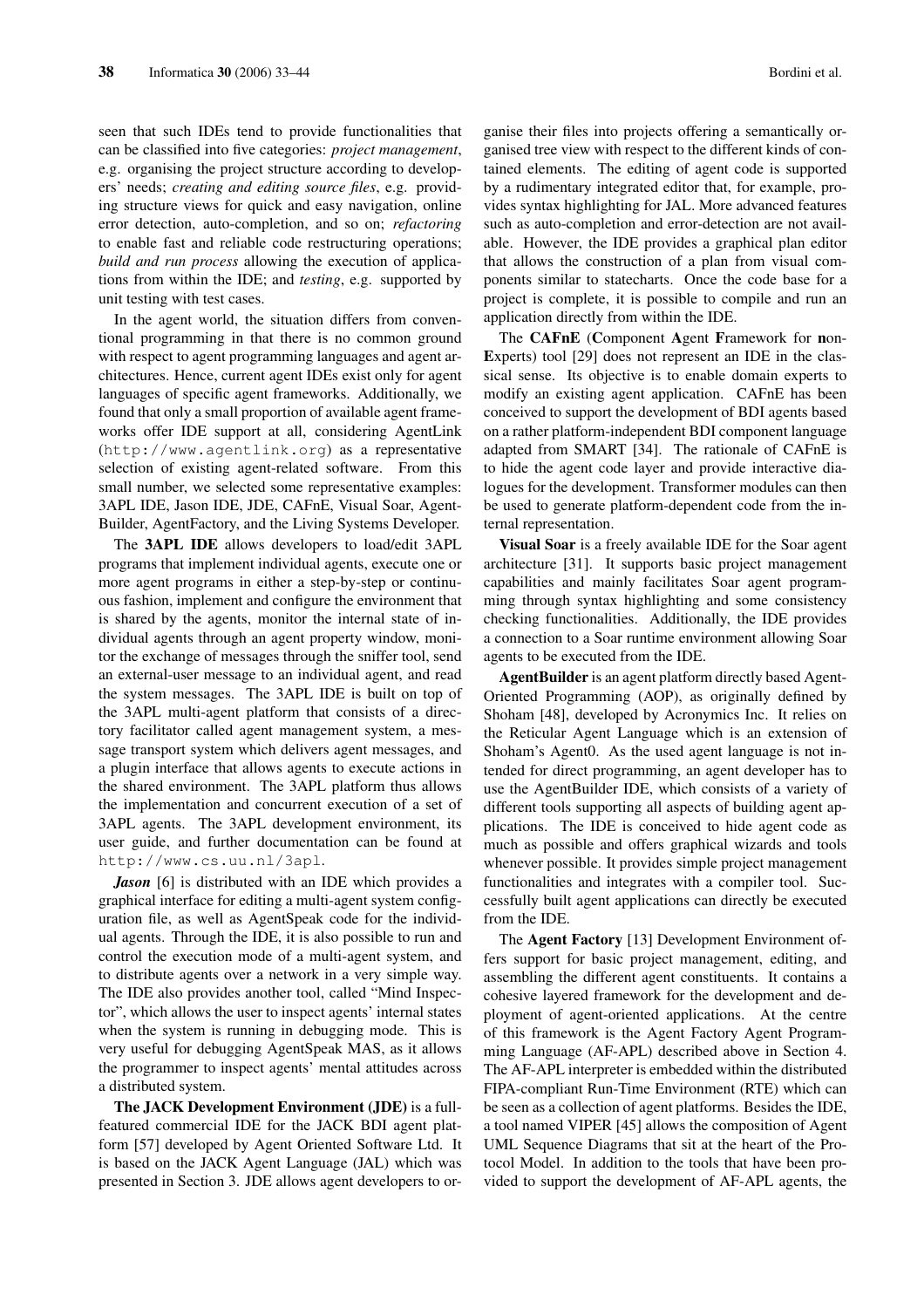Agent Factory Development Environment also includes a suite of tools that facilitate the testing and debugging of agent-oriented applications.

The Living Systems Developer is a commercial IDE for the Living Systems Technology Suite developed by Whitestein (http://www.whitestein.com). The underlying agent platform supports Java-based agents, rather than supporting a specialised agent language. The IDE is designed as an Eclipse (http://www. eclipse.org) plug-in, hence providing sophisticated editing and refactoring functionalities for Java code. In addition, several agent related aspects such as project management in accordance to the agent features used have been added. To facilitate the development process of agentbased applications, the IDE has been extended to fully support all phases of ADEM, the Agent Development Methodology also created at Whitestein.

## 6 Agent Platforms and Frameworks

Most languages described in this paper have some underlying platform which implements the semantics of the agent programming language. However, some implemented frameworks exist that are not so strongly tied to a particular programming language. Instead, these frameworks are more concerned with providing support for aspects such as agent communication and coordination. In this Section we focus on such frameworks, having chosen TuCSoN, JADE, and DESIRE as illustrative examples.

**TuCSoN** (**Tu**ple **C**entre **S**pread **o**ver the **N**etwork) is a framework for MAS coordination, based on a model and a related infrastructure providing general-purpose, programmable services for supporting agent communication and coordination [39]. The model is based on *tuple centres* as runtime programmable abstractions whose coordinating behaviour can be dynamically specified with a logic-based language called ReSpecT. Tuple centres are an example of coordination artifacts (see the survey on Environment modelling for MAS [56]), i.e, first-class entities (tools) populating the agent cooperative working environment, shared and used collectively by the agents to support their coordination. Such abstractions are also used in the SODA methodology (see the survey on Agent Oriented Software Engineering [4]) as basic building blocks for designing the social level and the environment in a MAS.

The TuCSoN technology is available as an open source project (http://tucson.sourceforge.net). It is completely based on Java, and is composed of: a runtime platform to be installed on hosts to turn them into nodes of the infrastructure; a set of libraries (APIs) to enable agents access to the services; and a set of tools mainly to support the runtime inspection and control (monitoring, debugging) of tuple-centres' state and coordinating behaviour. At the heart of the TuCSoN technology is the tuProlog technology, a Prolog engine fully integrated with the Java environment, available also as a standalone library and environment (the tuProlog technology is available at http://tuprolog.sourceforge.net [19]). Besides being adopted in research projects (e.g., for distributed workflow management, logistics, and e-learning), TuCSoN is currently used as one of the reference platforms for building agent-based systems in academic projects and thesis developed at the Engineering Faculties in Cesena and Bologna.

JADE (Java Agent DEvelopment Framework) [2] is a Java framework for the development of distributed multiagent applications. It represents an agent middleware providing a set of available and easy-to-use services and several graphical tools for debugging and testing. One of the main objectives of the platform is to support interoperability by strictly adhering to the FIPA specifications concerning the platform architecture as well as the communication infrastructure. Moreover, JADE is very flexible and can be adapted to be used on devices with limited resources such as PDAs and mobile phones.

JADE has been widely used over the last years by many academic and industrial organisations (see [2]) ranging from tutorials for teaching support in agent-related University courses to Industrial prototyping. As an example, Whitestein has used JADE to construct an agent-based system for decision-making support in organ transplant centres [10].

The JADE platform is open source software, distributed by TILAB (Telecom Italia LABoratories) under the terms of the LGPL license and can be obtained at http:// jade.tilab.com. Since May 2003, the International JADE Board has been responsible for supervising the management of the project. Currently, the JADE Board consists of five members: TILAB, Motorola, Whitestein Technologies AG, Profactor, and France Telecom.

Jadex [42] is a software framework for the creation of goal-oriented agents following the belief-desire-intention (BDI) model. The framework is realized as a rational agent layer that sits on top of a middleware agent infrastructure such as JADE [2], and supports agent development with well established technologies such as Java and XML. The Jadex reasoning engine addresses traditional limitations of BDI systems by introducing new concepts such as explicit goals and goal deliberation mechanisms (see, e.g., [8]), making results from goal-oriented analysis and design methods (e.g., KAOS and Tropos) more easily transferable to the implementation phase.

Jadex has been used to build applications in different domains such as simulation, scheduling, and mobile computing. For example, Jadex was used to develop a multi-agent application for negotiation of treatment schedules in hospitals [40]. Jadex has also been successfully used in several software engineering courses at the University of Hamburg.

The Jadex system, developed at the Distributed Systems and Information Systems group at the University of Hamburg, is freely available under the LGPL license and can be downloaded from http://jadex.sourceforge. net. Besides the framework and additional development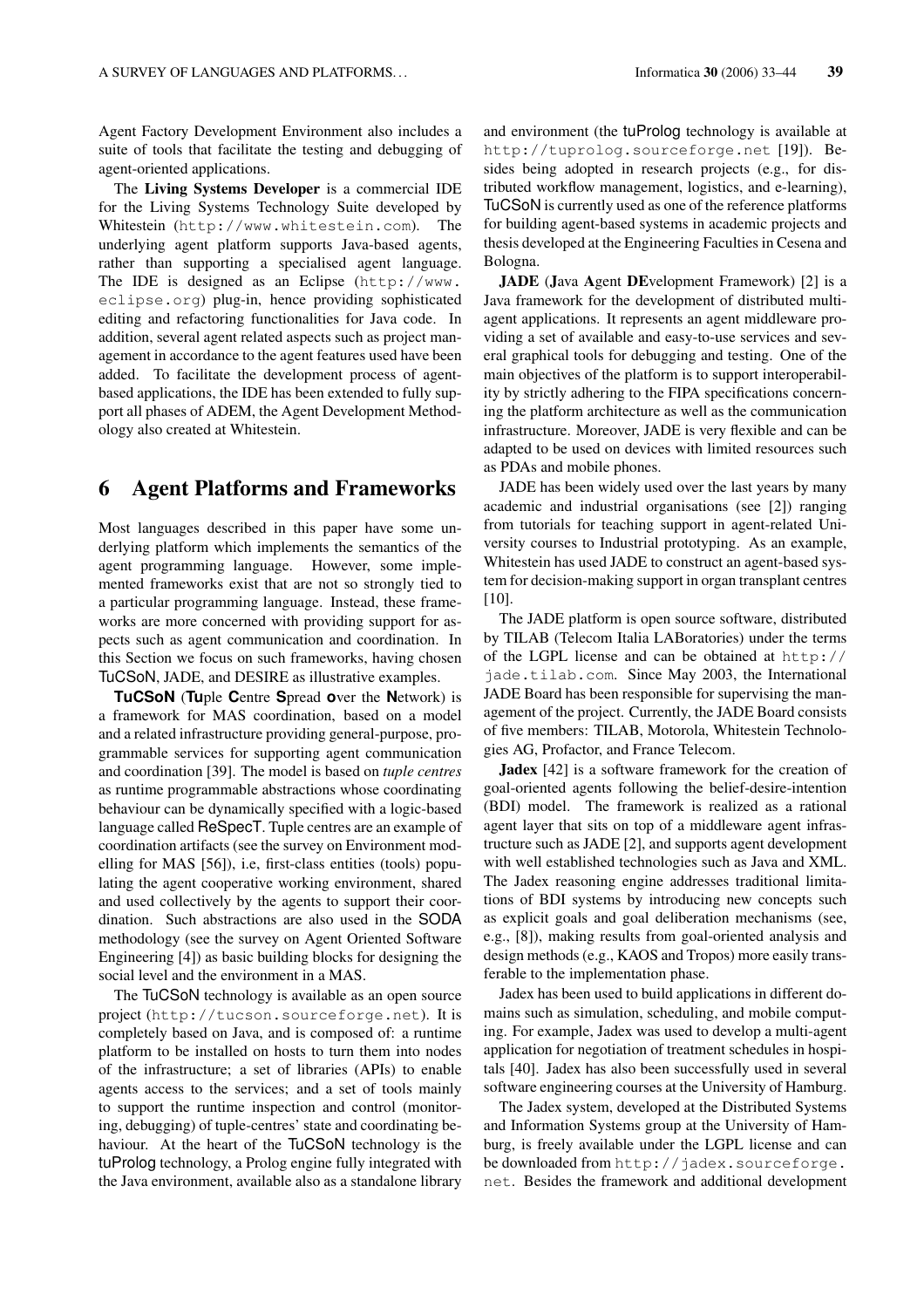tools, the distribution contains an introductory tutorial, a user guide, and several illustrative example applications with source code.

DESIRE (DEsign and Specification of Interacting REasoning components) is a compositional development method for multi-agent systems, based on a notion of compositional architecture, and developed by Treur et al. [9] at the Vrije Universiteit Amsterdam. In this approach, agent design is based on the following main aspects: process composition, knowledge composition, and relations between knowledge and process composition. In this component-based agent approach, an agent's complex reasoning process is built up as an interaction between the components representing the subprocesses of the overall reasoning process [9]. The reasoning process is structured according to a number of reasoning components that interact with each other. Components may or may not be composed of other components, where components that are not further decomposed are called primitive components. The functioning of the overall agent system is based on the functionality of these primitive components plus the composition relation that coordinates their interaction. Specification of a composition relation may involve, for example, the possibilities of information exchange among components and the control structure that activates the components. The DESIRE approach has been used for applications such as load balancing of electricity distribution and diagnosis systems. Further information and documentation of the tools supporting the development and implementation of multi-agent systems based on DESIRE is available at http://www.few.vu.nl/ ~wai/demas/tools2.html.

# 7 Further Reading

This paper should be complemented with related literature. Besides the references spread throughout the text, pointing to more detailed explanations of the systems described, we recommend the survey on agent programming languages by Mascardi et al. [35], which provides a detailed view of ConGolog, Agent-0, IMPACT, DyLog, Concurrent MetateM, and  $\mathcal{E}_{hhf}$ . A reference book on programming languages for Multi-Agent Systems has been published recently [5]. It contains detailed description of a selection of practical programming languages and tools which support MAS programming and implement key MAS concepts in a unified framework. Another extensive overview of agent technology is available in [3], which includes a comprehensive collection of papers on technologies, methodologies, and current research trends in the MAS domain.

As we have mentioned before, the criteria in which we based our choice of systems was, in part, the extent to which European researchers have contributed to their development. Of course there are various other agent languages, platforms, and tools besides those referred here. A good collection of agent-related software can be found in the AgentLink III website (www.agentlink.org).

Overall, the systems described here focus on the implementation phase. However, current research trends include the attempt to make implementation easier by bridging the analysis and design phase directly to implementation [4]. Examples of such research efforts are INGENIAS and its Development Kit [27] (http: //ingenias.sourceforge.net), and MaSE and its AgenTool [18] (http://macr.cis.ksu.edu/ projects/agentTool/agentool.htm).

# 8 Final Remarks

Programming Multi-Agent Systems is rapidly turning into a new discipline of its own. Throughout the paper, we have described several examples of languages and systems currently being developed in this area. We now draw some conclusions on the three main topics of this survey, namely languages, IDEs, and platforms.

Languages. Most research in agent-oriented programming languages is based on declarative approaches. There are many declarative solutions, most of them logic based. Purely imperative languages are unusual in the Agents literature, as in essence they are inappropriate for expressing the high-level abstractions associated with agent systems design. On the other hand, as we saw above, agent-oriented programming languages tend to allow for easy integration with (legacy) code written in imperative languages. Interestingly, the characteristics of the underlying agent architectures determine that it is often more appropriate to use interpreters rather than compilers.

IDEs. The existing IDEs provide basic support for project management, creating/editing files, and building/running the systems, but fail to support sophisticated features within all these categories. In addition, none of the agent IDEs covers aspects of refactoring and testing of agent applications. One reason for this is that, except for the Living Systems Developer, all IDEs have been developed from scratch and thus do not rely on existing reliable technology. In general, IDE support for developing agent-based systems is rather weak and the existing agent tools do not offer the same level of usability as state-of-the-art objectoriented IDEs. One of the main reason for this is the currently unavoidable tight coupling of agent IDEs and agent platforms, which results from the lack of agreement on an unified programming language for multi-agent systems. Another trend (observable in some of the IDEs), which is in contrast to object-oriented IDEs, is that they partly try to abstract away from the underlying programming language in favour of using graphical means of programming, such as wizards and statecharts.

Platforms. Closed frameworks such as DESIRE, strongly based on a platform, provide more complete solutions than others such as Jadex or TuCSoN. They usually offer an agent architecture and a system model, very useful for novel developers, together with the communication infras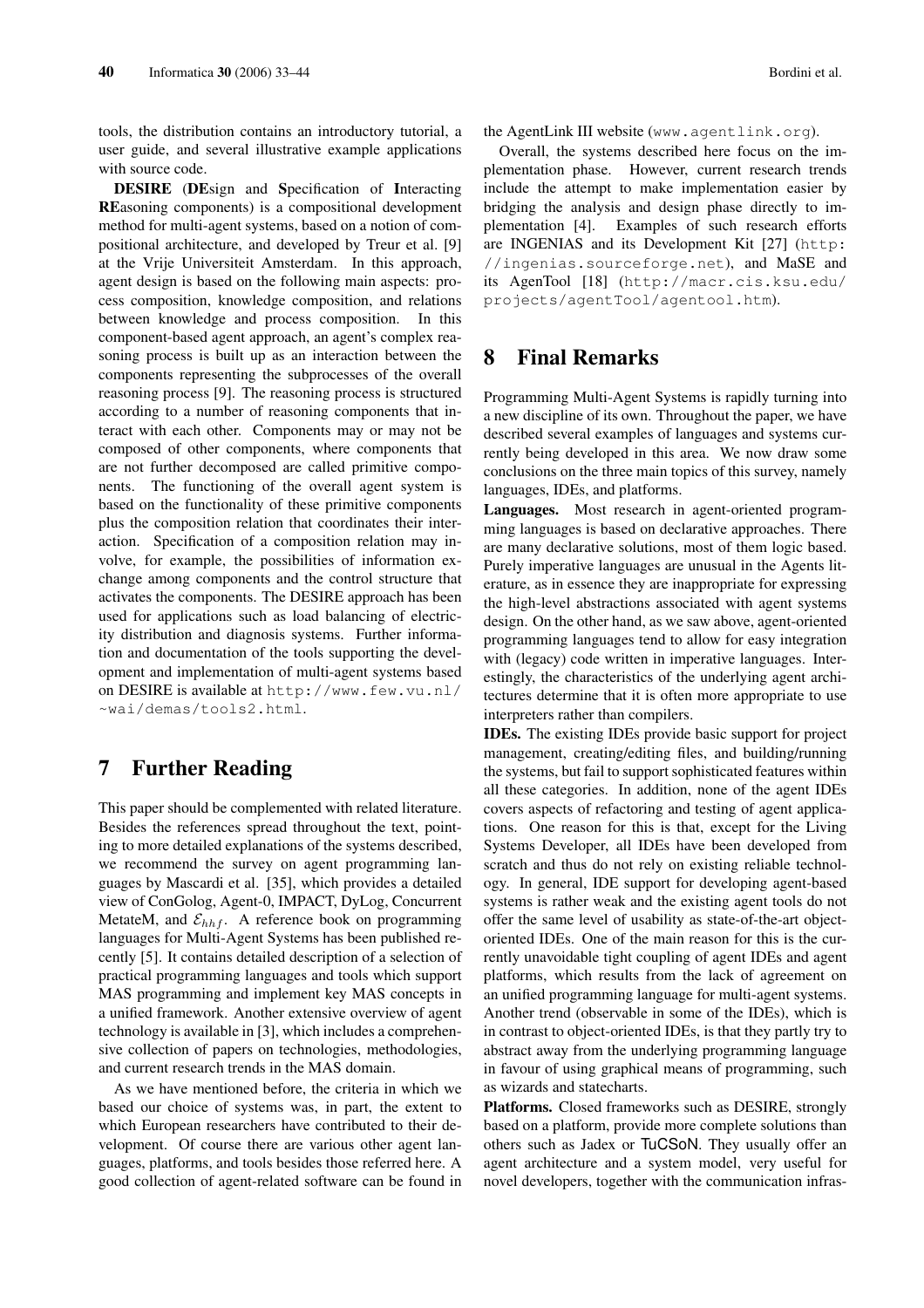tructure and a range of robust services, such as directory facilitators, agent management services, and monitoring facilities. As a drawback, closed frameworks limit the development. For example, the design approach of the framework may not fit certain domain problems. Perhaps that is the reason why most researchers tend to use more open solutions. Currently, the most popular solution is to use JADE as underlying agent infrastructure combined with some other (higher-level) approach to program the agents' behaviour. When dealing with more general frameworks (rather than tied to a platform), their use (i.e., defining the agents that will run within it, together with the required services and resources) should be automated as much as possible, in part to free the developer from low-level details (e.g. location of the configuration files, their concrete syntax, etc.). Despite this, few existing frameworks have IDE support. Concerning the paradigm of communication used, there are several on offer, often being an important issue when choosing which framework to adopt. TuCSoN is representative of tuple-centred communication, JADE of message passing, and DESIRE of data flow among processes.

The various approaches mentioned along this survey indicate that there is still much work to be done. Among the major challenges faced by this research community are:

- The conception and development of specialised debugging tools, in particular for cognitive agent languages;
- The integration of agent tools into existing IDEs, rather than starting from scratch;
- The separation of MAS frameworks from agent platforms, so that each framework can be used for deploying systems on a variety of platforms.
- The dissemination of the MAS programming paradigm, so that programmers have a better understanding of its foundations as well as practical characteristics.

We believe that the recent developments surveyed here show a lively interest in this area of research. Despite the large number of open issues and challenges, we expect that the experience gathered in developing MAS with these tools will take us closer to a more mature programming paradigm. Arguably, this is one of the few concrete ways for allowing wider audiences to use in practice, and in a systematic way, the various techniques that the MAS research community has developed over the last two decades.

## Acknowledgements

We gratefully acknowledge the help and support of AgentLink III, in particular its Technical Fora, which not only motivated the authors to work together in producing this joint survey, but also provided the conditions for much of the discussion that we used in this paper and indeed that will guide future work in this area of research. We also acknowledge the valuable comments and suggestions provided by the anonymous referees.

# **References**

- [1] J. J. Alferes, A. Brogi, J. A. Leite, and L. M. Pereira. Evolving logic programs. In S. Flesca, S. Greco, N. Leone, and G. Ianni, editors, *Proceedings of the 8th European Conference on Logics in Artificial Intelligence (JELIA'02)*, volume 2424 of *LNAI*, pages 50–61. Springer, 2002.
- [2] F. Bellifemine, F. Bergenti, G. Caire, and A. Poggi. JADE — a java agent development framework. In Bordini et al. [5], chapter 5, pages 125–148.
- [3] F. Bergenti, M.-P. Gleizes, and F. Zambonelli, editors. *Methodologies and Software Engineering for Agent Systems*. Kluwer, 2004.
- [4] C. Bernon, M. Cossentino, and J. Pavon. An overview of current trends in european aose research. *Journal of Informatica*, 2005. In this volume.
- [5] R. H. Bordini, M. Dastani, J. Dix, and A. El Fallah Seghrouchni, editors. *Multi-Agent Programming: Languages, Platforms and Applications*. Number 15 in Multiagent Systems, Artificial Societies, and Simulated Organizations. Springer, 2005.
- [6] R. H. Bordini, J. F. Hübner, et al. *Jason*, manual, release 0.7 edition, Aug. 2005. http://jason.sf.net/.
- [7] R. H. Bordini, J. F. Hübner, and R. Vieira. *Jason* and the Golden Fleece of agent-oriented programming. In Bordini et al. [5], chapter 1, pages 3–37.
- [8] L. Braubach, A. Pokahr, D. Moldt, and W. Lamersdorf. Goal representation for BDI agent systems. In R. Bordini, M. Dastani, J. Dix, and A. El Fallah Seghrouchni, editors, *Programming Multi-Agent Systems, second Int. Workshop (ProMAS'04)*, volume 3346 of *LNAI*, pages 44–65. Springer Verlag, 2005.
- [9] F. Brazier, C. Jonker, and J. Treur. Principles of compositional multi-agent system development. In *Proceedings of Conference on Information Technology and Knowledge Systems*, pages 347–360. Austrian Computer Society, 1998.
- [10] M. Calisti, P. Funk, S. Biellman, and T. Bugnon. A multi-agent system for organ transplant management. In A. Moreno and J. Nealon, editors, *Applications of Software Agent Technology in the HealthCare Domain*, pages 199–212. Birkhäuser Verlag, 2004.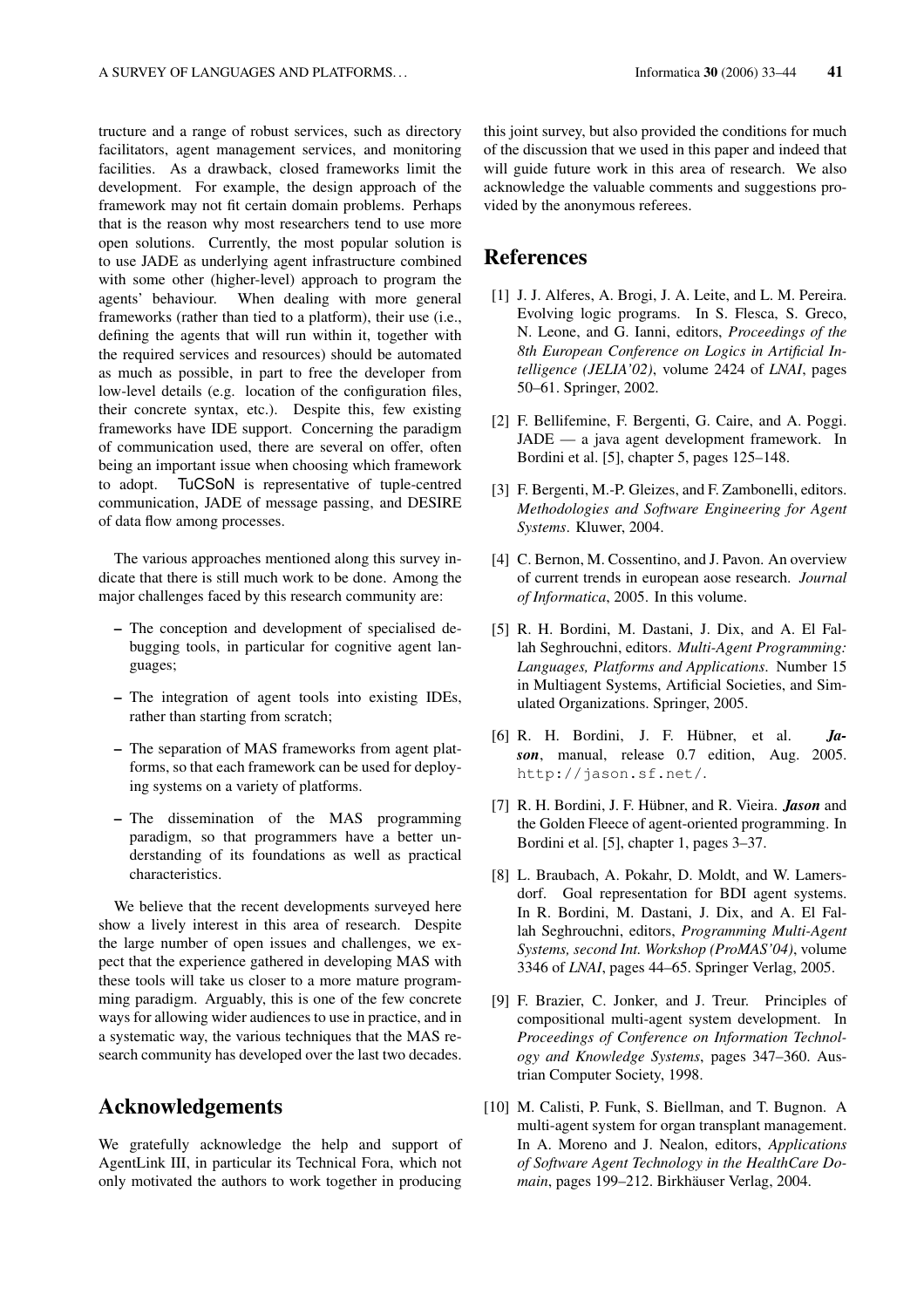- [11] L. Cardelli and A. D. Gordon. Mobile ambients. In M. Nivat, editor, *Foundations of Software Science and Computational Structures*, volume 1378 of *LNCS*, pages 140–155. Springer, 1998.
- [12] K. Clark and F. McCabe. Go! a multiparadigm programming language for implementing multi-threaded agents. *Annals of Mathematics and Artificial Intelligence*, 41(2–4):171–206, 2004.
- [13] R. W. Collier. *Agent Factory: A Framework for the Engineering of Agent-Oriented Applications*. PhD thesis, University College Dublin, 2001.
- [14] S. Costantini and A. Tocchio. A logic programming language for multi-agent systems. In S. Flesca, S. Greco, N. Leone, and G. Ianni, editors, *Proceedings of the 8th European Conference on Logics in Artificial Intelligence (JELIA'02)*, volume 2424 of *LNAI*, pages 1–13. Springer, 2002.
- [15] M. Dastani, F. de Boer, F. Dignum, and J.-J. Meyer. Programming agent deliberation: An approach illustrated using the 3APL language. In *Proceedings of the Second International Joint Conference on Autonomous Agents and Multiagent Systems (AA-MAS'03)*, pages 97–104. ACM, 2003.
- [16] M. Dastani, M. B. van Riemsdijk, F. Dignum, and J.-J. C. Meyer. A programming language for cognitive agents: goal directed 3APL. In M. Dastani, J. Dix, and A. El Fallah-Seghrouchni, editors, *Programming multiagent systems, first international workshop (Pro-MAS'03)*, volume 3067 of *LNCS*, pages 111–130, Berlin, 2004. Springer Verlag.
- [17] M. Dastani, M. B. van Riemsdijk, and J.-J. C. Meyer. Programming multi-agent systems in 3APL. In Bordini et al. [5], chapter 2, pages 39–67.
- [18] S. DeLoach. Analysis and design using MaSE and agenTool. In *Proceedings of Midwest Artificial Intelligence and Cognitive Science*. Miami University Press, 2001.
- [19] E. Denti, A. Omicini, and A. Ricci. Multi-paradigm Java-Prolog integration in tuProlog. *Science of Computer Programming*, 2005. In press.
- [20] J. Dix, S. Kraus, and V. Subrahmanian. Agents dealing with time and uncertainty. In M. Gini, T. Ishida, C. Castelfranchi, and W. L. Johnson, editors, *Proceedings of the First International Joint Conference on Autonomous Agents and Multiagent Systems (AA-MAS'02)*, pages 912–919. ACM Press, 2002.
- [21] J. Dix and Y. Zhang. IMPACT: a multi-agent framework with declarative semantics. In Bordini et al. [5], chapter 3, pages 69–94.
- [22] A. El Fallah Seghrouchni and A. Suna. An unified framework for programming autonomous, intelligent and mobile agents. In V. Marik, J. Müller, and M. Pechoucek, editors, *Proceedings of Third International Central and Eastern European Conference on Multi-Agent Systems*, volume 2691 of *LNAI*, pages 353– 362. Springer Verlag, 2003.
- [23] A. El Fallah Seghrouchni and A. Suna. CLAIM: A computational language for autonomous, intelligent and mobile agents. In M. Dastani, J. Dix, and A. El Fallah Seghrouchni, editors, *Programming Multiagent Systems, first international workshop (Pro-MAS'03)*, volume 3067 of *LNCS*, pages 90–110. Springer Verlag, 2004.
- [24] A. El Fallah Seghrouchni and A. Suna. Programming mobile intelligent agents:an operational semantics. In *Proceedings of the International Conference on Intelligent Agent Technology*, pages 65–71. IEEE Computer Society, 2004.
- [25] A. El Fallah Seghrouchni and A. Suna. Himalaya Framework: Hierarchical Intelligent Mobile Agents for building Large-scale and Adaptive sYstems based on Ambients. In T. Ishida, L. Gasser, and H. Nakashima, editors, *Proceedings of Massive Multi-Agent Systems workshop*, number 3446 in LNAI, pages 202–216. Springer Verlag, 2005.
- [26] R. Evertsz, M. Fletcher, R. Jones, J. Jarvis, J. Brusey, and S. Dance. Implementing industrial multi-agent systems using JACKTM. In *Programming multiagent systems, first international workshop (ProMAS'03)*, volume 3067 of *LNAI*, pages 18–48. Springer Verlag, 2004.
- [27] J. Gomez-Sanz and J. Pavon. Agent oriented software engineering with INGENIAS. In V. Marik, J. Müller, and M. Pechoucek, editors, *Proceedings of the Third International Central and Eastern European Conference on Multi-Agent Systems*, volume 2691 of *LNCS*, pages 394–403. Springer Verlag, 2003.
- [28] K. Hindriks, F. de Boer, W. van der Hoek, and J.- J. Ch. Meyer. Agent programming in 3APL. *Int. J. of Autonomous Agents and Multi-Agent Systems*, 2(4):357–401, 1999.
- [29] G. Jayatilleke, L. Padgham, and M. Winikoff. Component agent framework for non-experts (CAFnE) toolkit. In R. Unland, M. Klusch, and M. Calisti, editors, *Software Agent-Based Applications, Platforms and Development Kits*. Birkhäuser Publishing Company, 2005.
- [30] G. Klein, A. Suna, and A. El Fallah Seghrouchni. Resource sharing and load balancing based on agent mobility. In *Proceedings of International Conference on Enterprise Information Systems*, pages 350–355. ICEIS Press, 2004.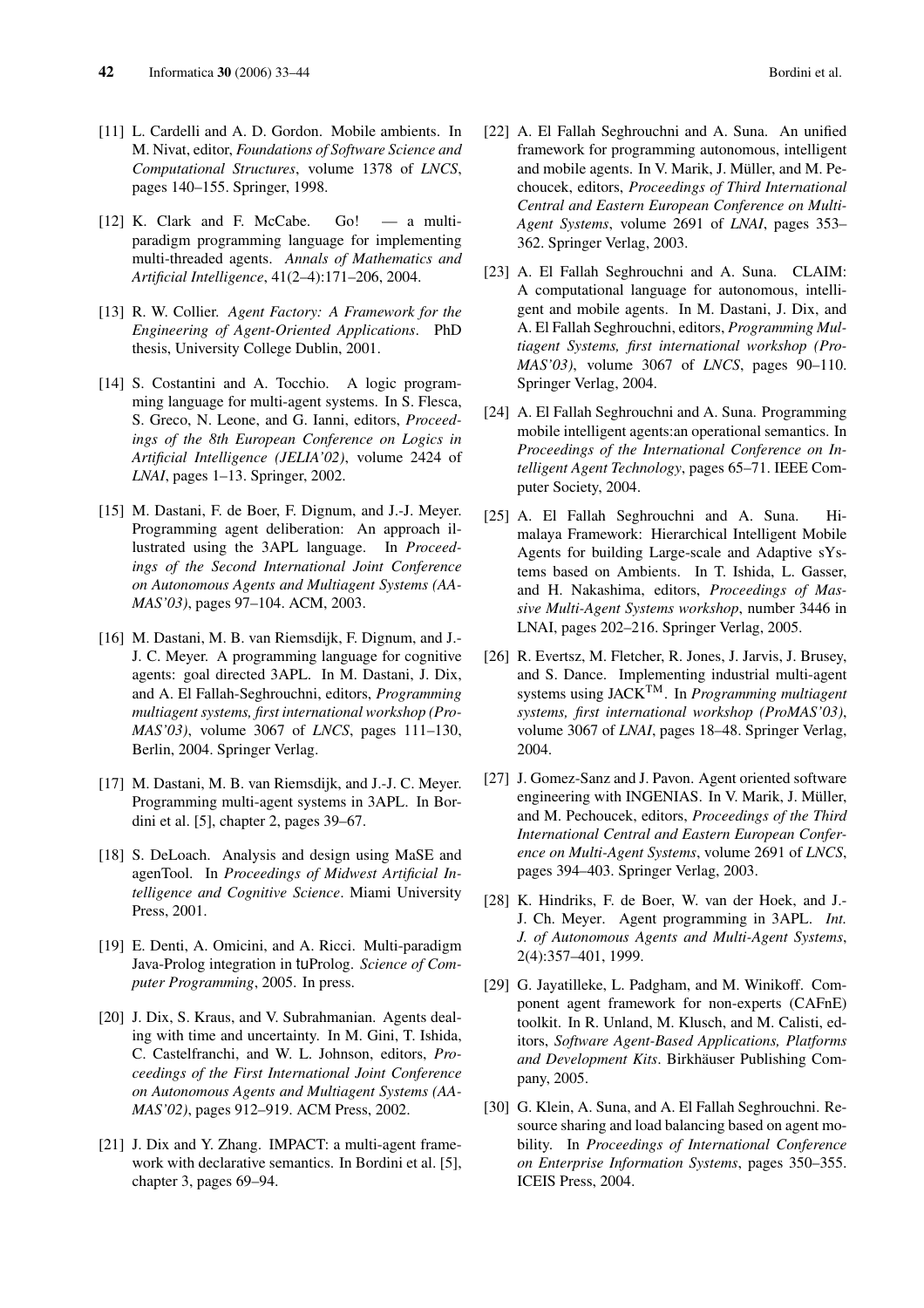- [31] J. F. Lehman, J. E. Laird, and P. S. Rosenbloom. A gentle introduction to Soar, an architecture for human cognition. In S. Sternberg and D. Scarborough, editors, *An invitation to Cognitive Science, vol. 4*. MIT Press, 1996.
- [32] J. A. Leite. *Evolving Knowledge Bases*, volume 81 of *Frontiers in Artificial Intelligence and Applications*. IOS Press, 2003.
- [33] J. A. Leite, J. J. Alferes, and L. M. Pereira. MIN-ERVA — a dynamic logic programming agent architecture. In J.-J. Meyer and M. Tambe, editors, *Intelligent Agents VIII — Agent Theories, Architectures, and Languages*, volume 2333 of *LNAI*, pages 141– 157. Springer, 2002.
- [34] M. Luck and M. d'Inverno. *Understanding Agent Systems*. Springer Series on Agent Technology. Springer, 2nd edition, 2004.
- [35] V. Mascardi, M. Martelli, and L. Sterling. Logicbased specification languages for intelligent software agents. *Theory and Practice of Logic Programming*, 4(4):429–494, 2004.
- [36] F. McCabe and K. Clark. April agent process interaction language. In M. Wooldridge and N. Jennings, editors, *Intelligent Agents, ECAI-94 Workshop on Agent Theories, Architectures, and Languages*, volume 890 of *LNAI*, pages 324–340. Springer, 1995.
- [37] D. Milojicic, M. Breugst, I. Busse, J. Campbell, S. Covaci, B. Friedman, K. Kosaka, D. Lange, K. Ono, M. Oshima, C. Tham, S. Virdhagriswaran, and J. White. MASIF, the OMG mobile agent system interoperability facility. In *Proceedings of Mobile Agents'98*, volume 1477 of *LNAI*, pages 50–67. Springer, 1998.
- [38] A. Omicini and E. Denti. From tuple spaces to tuple centres. *Science of Computer Programming*, 41(3):277–294, Nov. 2001.
- [39] A. Omicini and F. Zambonelli. Coordination for Internet application development. *Int. J. of Autonomous Agents and Multi-Agent Systems*, 2(3):251– 269, 1999.
- [40] T. O. Paulussen, A. Zöller, A. Heinzl, A. Pokahr, L. Braubach, and W. Lamersdorf. Dynamic patient scheduling in hospitals. In M. Bichler, C. Holtmann, S. Kirn, J. Müller, and C. Weinhardt, editors, *Coordination and Agent Technology in Value Networks*. GITO, Berlin, 2004.
- [41] G. Plotkin. A structural approach to operational semantics. Technical Report DAIMI-FN 19, Department of Computer Science, Arhaus University, 1981.
- [42] A. Pokahr, L. Braubach, and W. Lamersdorf. Jadex: A BDI reasoning engine. In Bordini et al. [5], chapter 6, pages 149–174.
- [43] A. S. Rao. AgentSpeak(L): BDI agents speak out in a logical computable language. In *Proceedings of Modelling Autonomous Agents in a Multi-Agent World*, number 1038 in LNAI, pages 42–55. Springer Verlag, 1996.
- [44] A. S. Rao and M. P. Georgeff. BDI agents: From theory to practice. In *Proceedings of International Conference on Multi Agent Systems*, pages 312–319. AAAI Press / MIT Press, 1995.
- [45] C. F. B. Rooney, R. W. Collier, and G. M. P. O'Hare. VIPER: A visual protocol editor. In R. D. Nicola, G. Ferrari, and G. Meredith, editors, *Proceedings of the International Conference on Coordination Models and Languages*, volume 2949 of *LNCS*, pages 279–293. Springer Verlag, 2004.
- [46] R. Ross, R. Collier, and G. O'Hare. AF-APL: Bridging principles and practices in agent oriented languages. In R. Bordini, M. Dastani, J. Dix, and A. El Fallah Seghrouchni, editors, *Programming Multi-Agent Systems, second Int. Workshop (ProMAS'04)*, volume 3346 of *LNCS*, pages 66–88. Springer Verlag, 2005.
- [47] G. D. M. Serugendo, M.-P. Gleizes, and A. Karageorgos. Self-organisation and emergence in mas: An overview. *Journal of Informatica*, 2005. In this volume.
- [48] Y. Shoham. Agent-oriented programming. *Artificial Intelligence*, 60(1):51–92, 1993.
- [49] V. Subrahmanian, P. Bonatti, J. Dix, T. Eiter, S. Kraus, F. Özcan, and R. Ross. *Heterogenous Active Agents*. MIT-Press, 2000.
- [50] A. Suna and A. El Fallah Seghrouchni. Adaptative mobile multi-agent systems. In *Proceedings of International Central and Eastern European Conference on Multi-Agent Systems*, LNAI, 2005. To appear.
- [51] A. Suna and A. El Fallah Seghrouchni. A mobile agents platform: architecture, mobility and security elements. In R. Bordini, M. Dastani, J. Dix, and A. El Fallah Seghrouchni, editors, *Programming Multi-Agent Systems, second Int. Workshop (Pro-MAS'04)*, volume 3346 of *LNAI*, pages 126–146, New-York, 2005. Springer Verlag.
- [52] A. Suna, C. Lemaitre, and A. El Fallah Seghrouchni. E-commerce using an agent oriented approach. *Revista Iberoamericana de Inteligencia Artifical*, 9(25):89–98, 2005.